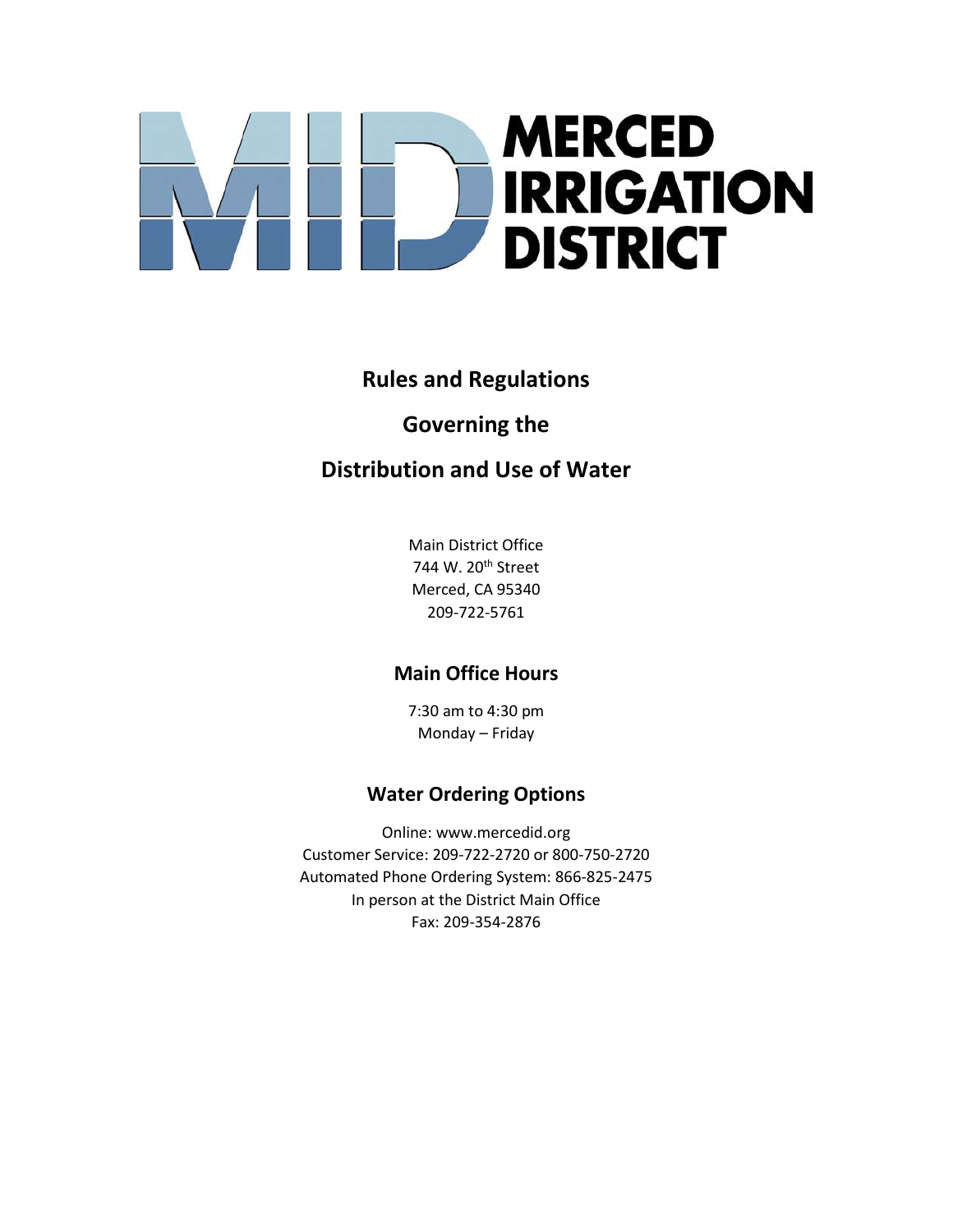# **Table of Contents**

| <b>Section</b>                                               |                                                  | Page         |
|--------------------------------------------------------------|--------------------------------------------------|--------------|
| Definitions                                                  |                                                  | $\mathbf{1}$ |
| Section 1                                                    | General                                          | 3            |
| Section 2                                                    | Encroachments                                    |              |
| Section 3                                                    | Modifications to Private Irrigation Facilities   |              |
|                                                              | or Previously Un-Irrigated Grounds               |              |
| Section 4                                                    | <b>Control of District Facilities</b>            |              |
| Section 5                                                    | Duties of Irrigator                              |              |
| Section 6                                                    | Delivery of District Water<br>9                  |              |
| Section 7                                                    | District Water Made Available for Transfer<br>11 |              |
| Section 8<br>Discharge to District Facilities, Water Quality |                                                  | 11           |
| Section 9                                                    | Regulations                                      | 12           |
| Section 10                                                   | <b>Enforcement of Rules &amp; Regulations</b>    | 12           |
| Appendix                                                     |                                                  | 14           |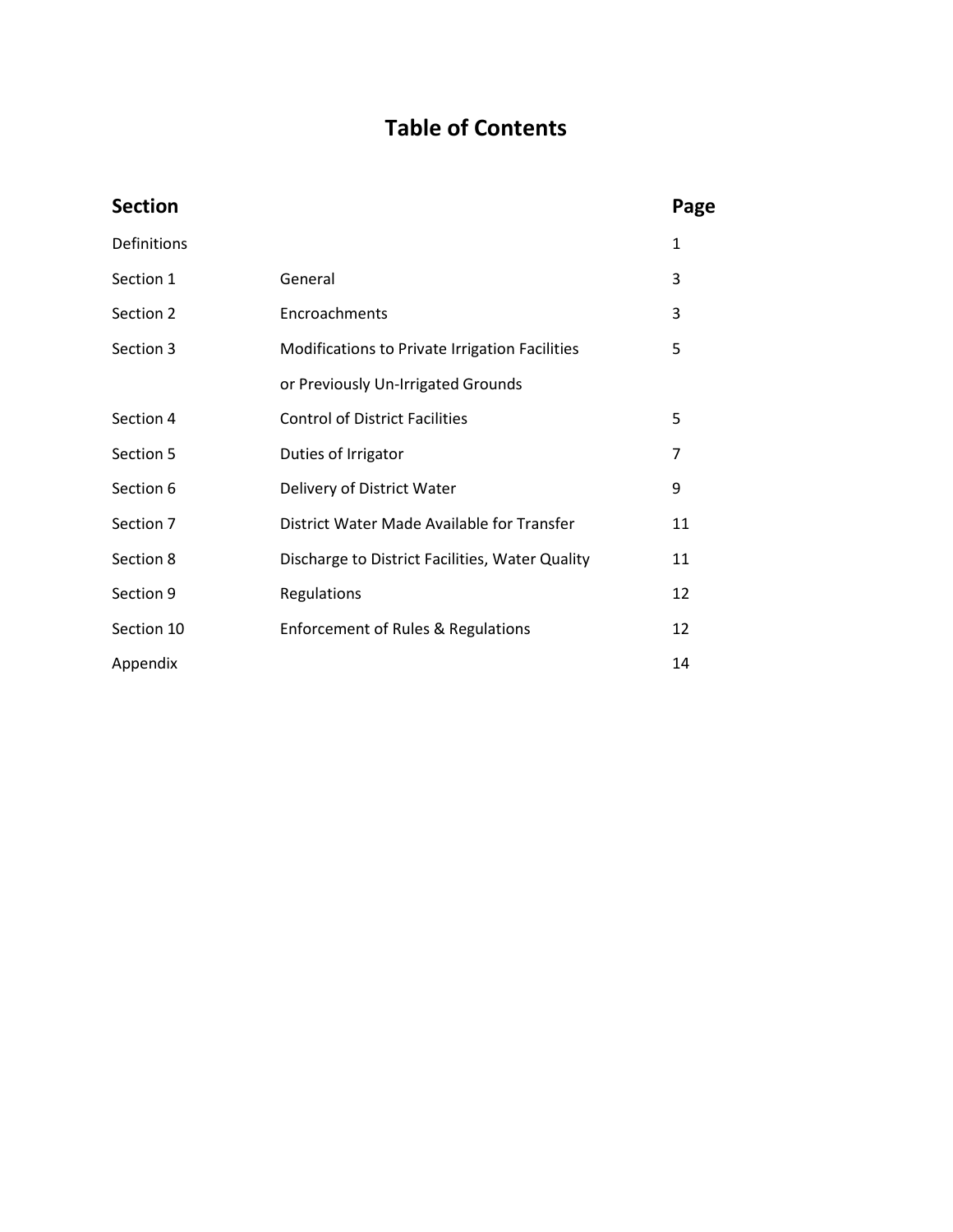# **RULES AND REGULATIONS**

# **GOVERNING THE**

# **DISTRIBUTION AND USE OF WATER**

### **ADOPTED BY THE BOARD OF DIRECTORS**

December 15, 2020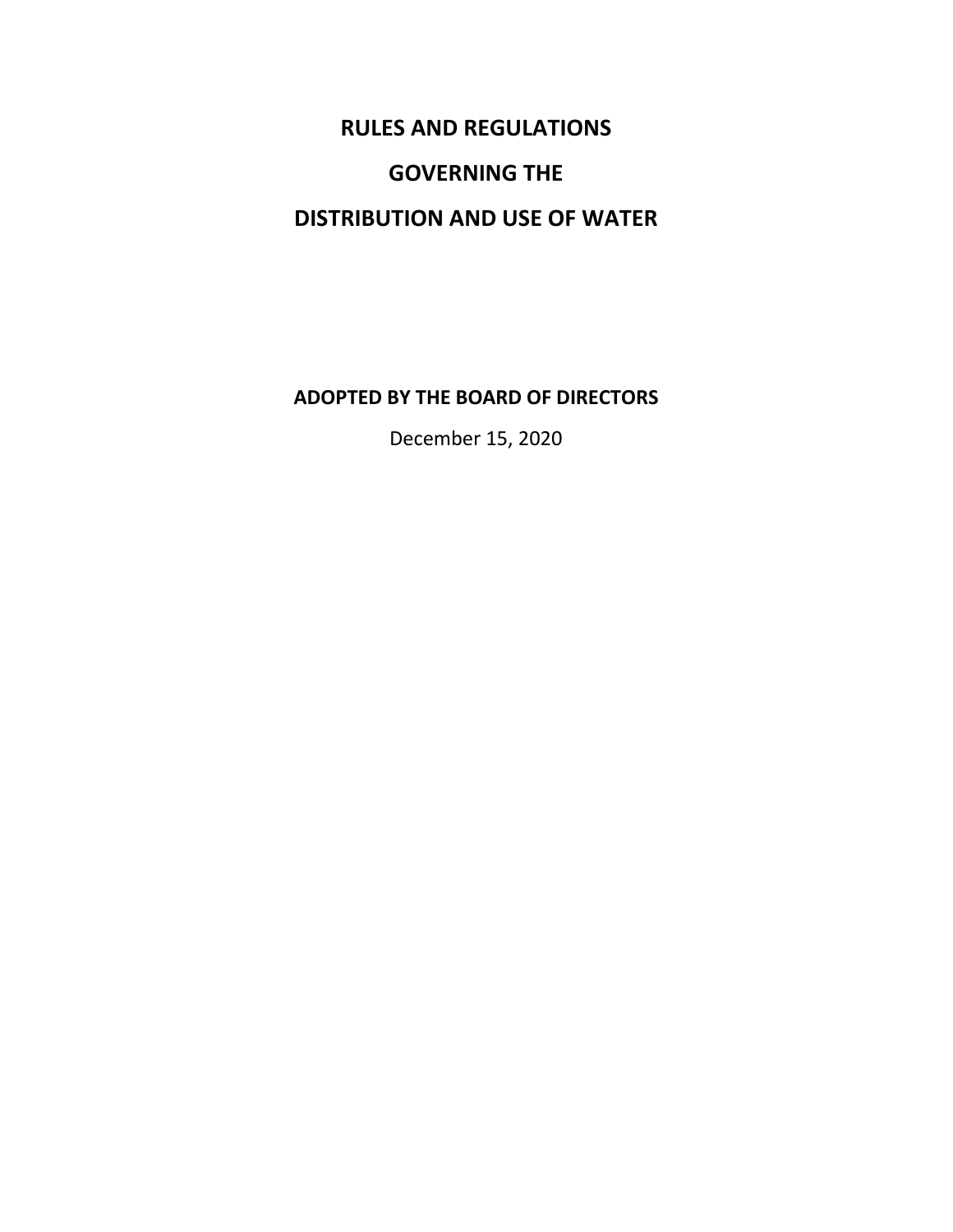#### **PREAMBLE**

These Rules and Regulations Governing the Distribution and Use of Water ("Rules") are established pursuant to Water Code Section 22257 to ensure the orderly, efficient, and equitable distribution, use and conservation of MID's water resources. The District will endeavor to deliver District Water in a flexible, timely manner consistent with the physical and operational limits of the District's Facilities.

The masculine, feminine, or neuter gender and the singular or plural number shall each include the others whenever the context so indicates.

#### **DEFINITIONS**

As used herein, the following words, whether or not initially capitalized, shall have the following meanings:

"**Board**" means the Board of Directors of the District.

"**Construction and Engineering Design Standards**" means such technical design specifications and construction details as may be required by the District when changes or improvements are made to District Facilities, as they may be updated from time to time by the District's Engineering Department.

**"Customer Account (Customer ID's or Billable Accounts)"** consist of one or more District water accounts owned or leased by the same entity.

"**Deputy General Manager, Water Resources**" means the Deputy General Manager, Water Resources of the District, or his/her authorized representative.

"**Deputy General Manager, Water Rights/Supply**" means the Deputy General Manager, Water Rights/Supply of the District, or his/her authorized representative.

"**District**" means the Merced Irrigation District.

**"District Facilities"** means all water conveyance facilities of the District, including but not limited to, for example, District canals, creeks used for conveyance, laterals, ditches, drains, flumes, pipes, measurement and control devices, rights-of-way for canal banks or roadways and all related operational facilities, including dams, structures, wells, pumps, power plants, reservoirs, and all other facilities of the District.

"**District Water**" means any District water supply, whether from surface or groundwater resources, such as for example, surface water diverted from the Merced River and Lake McClure into the District's water conveyance system for District purposes; or groundwater pumped as part of the District's conjunctively managed Supplemental Groundwater Supply Pool Program. For purposes of these Rules, District Water shall also include other water wheeled or conveyed through District Facilities.

"**DSO**" means a Distribution System Operator of the District.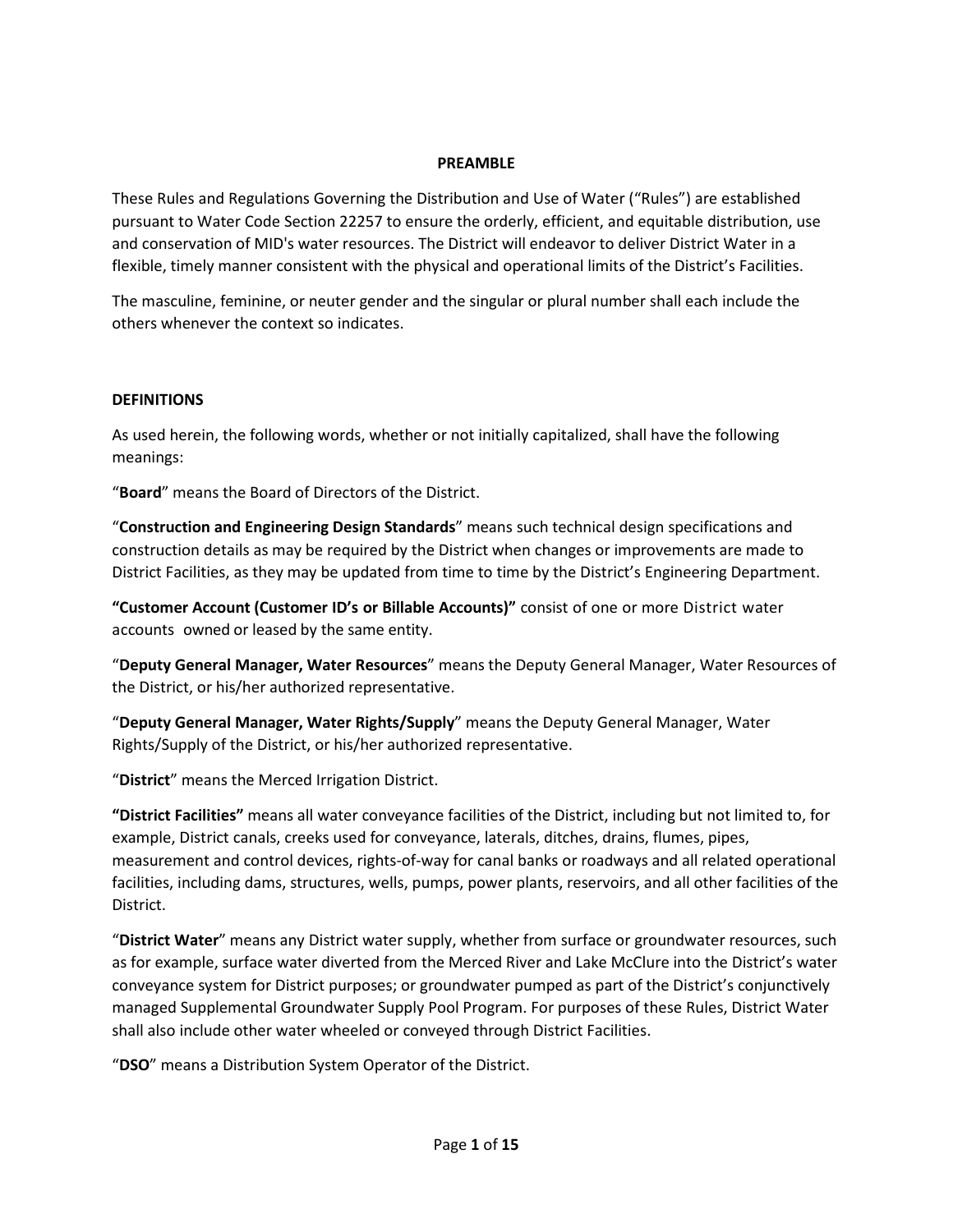"**General Counsel**" means the General Counsel of the District, or the General Counsel's authorized representative.

"**General Manager**" means the General Manager of the District, or the General Manager's authorized representative.

"**Irrigator**" means the Landowner or tenant of a parcel of land who has the primary responsibility for irrigating the parcel. The term includes the Irrigator's officers, employees and agents. In the event the customer is a water purveyor, municipal or industrial user, or other water user that requires District Water for purposes other than agricultural irrigation, then this term shall mean that water user, its officers, employees, volunteers and agents.

"**Landowner**" means a holder of title or evidence of title to land.

**"Master ID"** means an identification number that can be assigned to two or more Customer Accounts, at the customer(s)'s written request.

"**Pollutant**" means any foreign or deleterious substance or material including, but not limited to, garbage, rubbish, refuse, animal carcasses, matter from any barnyard, stable, dairy or hog pen, herbicides, pesticides, or any other material which is offensive to the senses or injurious to health, or which pollutes or degrades the quality of the receiving water as defined by federal, state or local law.

**"Private Irrigation Facility"** means any water distribution facility or appurtenance that is not a District Facility, whether owned by or serving a single or multiple property(s) or Irrigator(s). May also be referred to herein as a "community facility."

"**ROW**" means a District right-of-way.

"**Standby Charge**" generally means the annual charge per acre for the District's Facilities and maintenance and improvement of District Facilities.

"**Tenant**" means a person or entity who leases, rents, or sharecrops land from a Landowner.

**"Turnout"** means a gate, stop gates, gate structure, pump intake, standpipe, valve or pipeline installed in a District Facility for the purposes of diverting water from an MID Facility to a Private Irrigation Facility or a private parcel. The turnout includes all gates, valves, standpipes, pipelines and other appurtenances located within MID right-of-way.

"**Vehicle**" means any motor vehicle, self-propelled O.H.V. (Off Highway Vehicle), or all-terrain vehicle.

"**Water Charge**" means the volumetric charge for an acre foot of water.

"**Water Operations Superintendent**" means the Water Operations Superintendent of the District, or the Water Operations Superintendent's authorized representative.

"**Water Transfer or Transfer**" means the contract for the lease, sale, use or exchange of District Water for use outside of the District's boundaries.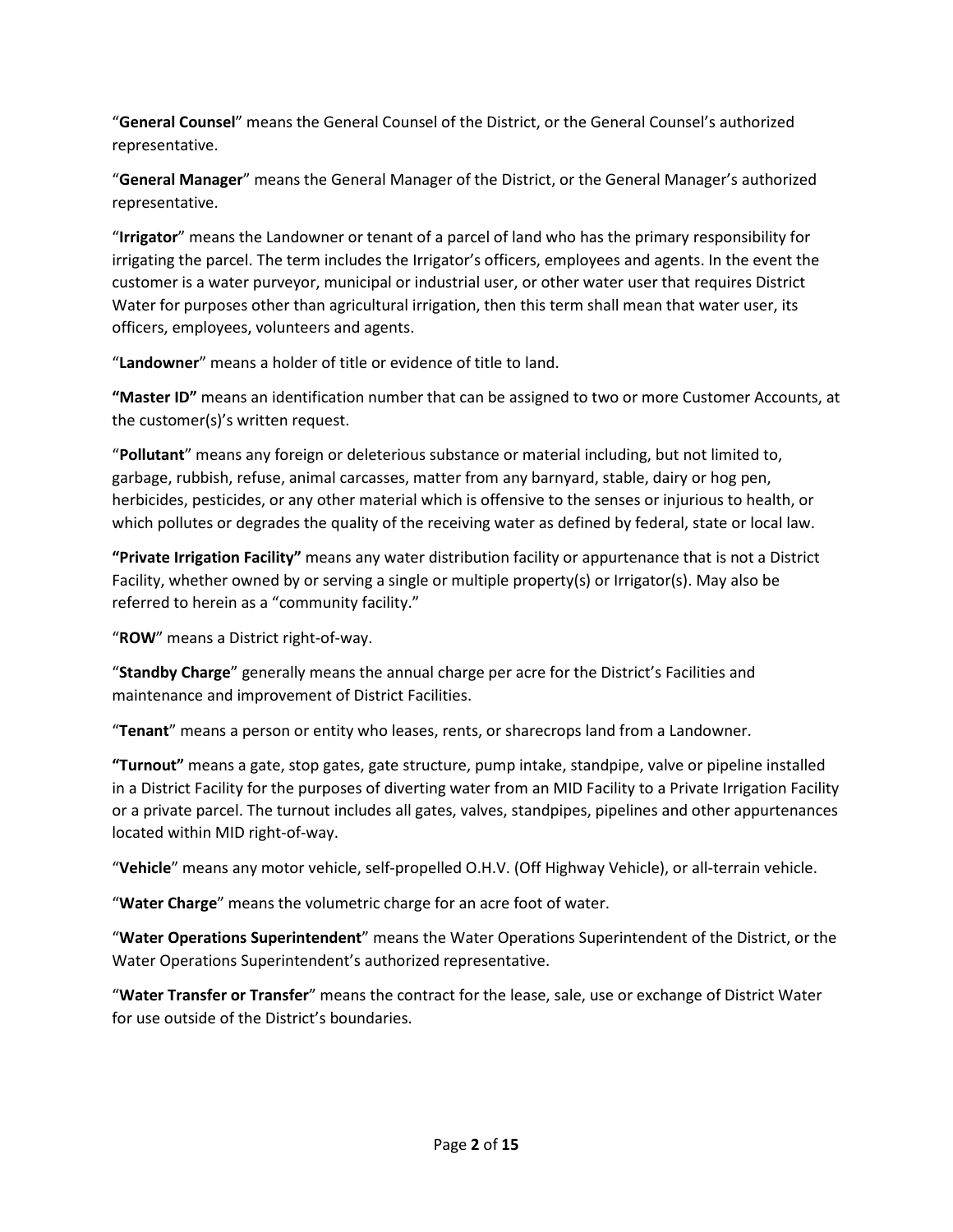#### **SECTION 1 – GENERAL**

- 1. The ability to use District Water when it is made available is subject to full compliance with these Rules together with any rules or regulations adopted pursuant hereto. Violation of any of these Rules may result in, in addition to any other remedy available to the District, the termination of District Water deliveries to any and all property owned or irrigated by the Irrigator and a red tag as provided below.
- 2. At any time, but typically before the beginning of each irrigation season, the Board may adopt rules and/or procedures to, among other things, govern the delivery of water or operation of District Facilities for that year, e.g., a water management implementation plan. Water management implementation plans are intended to temporarily supplement these Rules during the year in which they are adopted and typically expire at the end of that year's irrigation season (unless otherwise indicated). To the extent there is a conflict with these Rules, the water management implementation plan and the rules and/or procedures adopted by the Board shall take precedent.
- 3. In its discretion, the District may require Landowners to provide the District with a written application for water (or other informational form) with pertinent information, such as the number of acres to be irrigated, the kind of crops to be grown that year, or any other such information that may be required by the District. The District may require a cash deposit not to exceed the water charge for water applied for.
- 4. District Water Allocation
	- a. All allocations of District Water are at the parcel(s) level, and are based on Merced County assessed acreage.
	- b. Annually, the Board will determine the District Water supplies to be made available to its Class I and Class II customers, typically but not necessarily on an acre foot per acre basis.
	- c. Unless otherwise directed by the Board, total allocations will be managed at the Customer Account or Master ID level.
- 5. Every District Director, officer, employee, authorized agent or representative shall have free access, together with appropriate vehicle or equipment, at all times (including weekends and holidays) to enter any land irrigated with District Water for any of the following purposes: (1) investigating or inspecting District Facilities or Private Irrigation Facilities, the flow of water within the facilities (including measurement) or seepage therefrom, and the use of water on the land; (2) performing a land or crop survey; and (3) inspecting, maintaining or operating District Facilities.

#### **SECTION 2 – ENCROACHMENTS**

1. No encroachment of any kind shall be planted, constructed or placed in, on, over, under or across any District Facility or any District ROW, either temporarily or permanently, unless an application in writing has been made to the District and written authorization is granted upon the form(s) and agreements required by the District. In their sole discretion, the obligation to submit an application prior to execution of an agreement may be waived by the District's General Manager or Deputy General Manager, Water Resources. Examples of encroachments include, but are not limited to turnouts, screens, trash racks, flow measurement devices, weirs,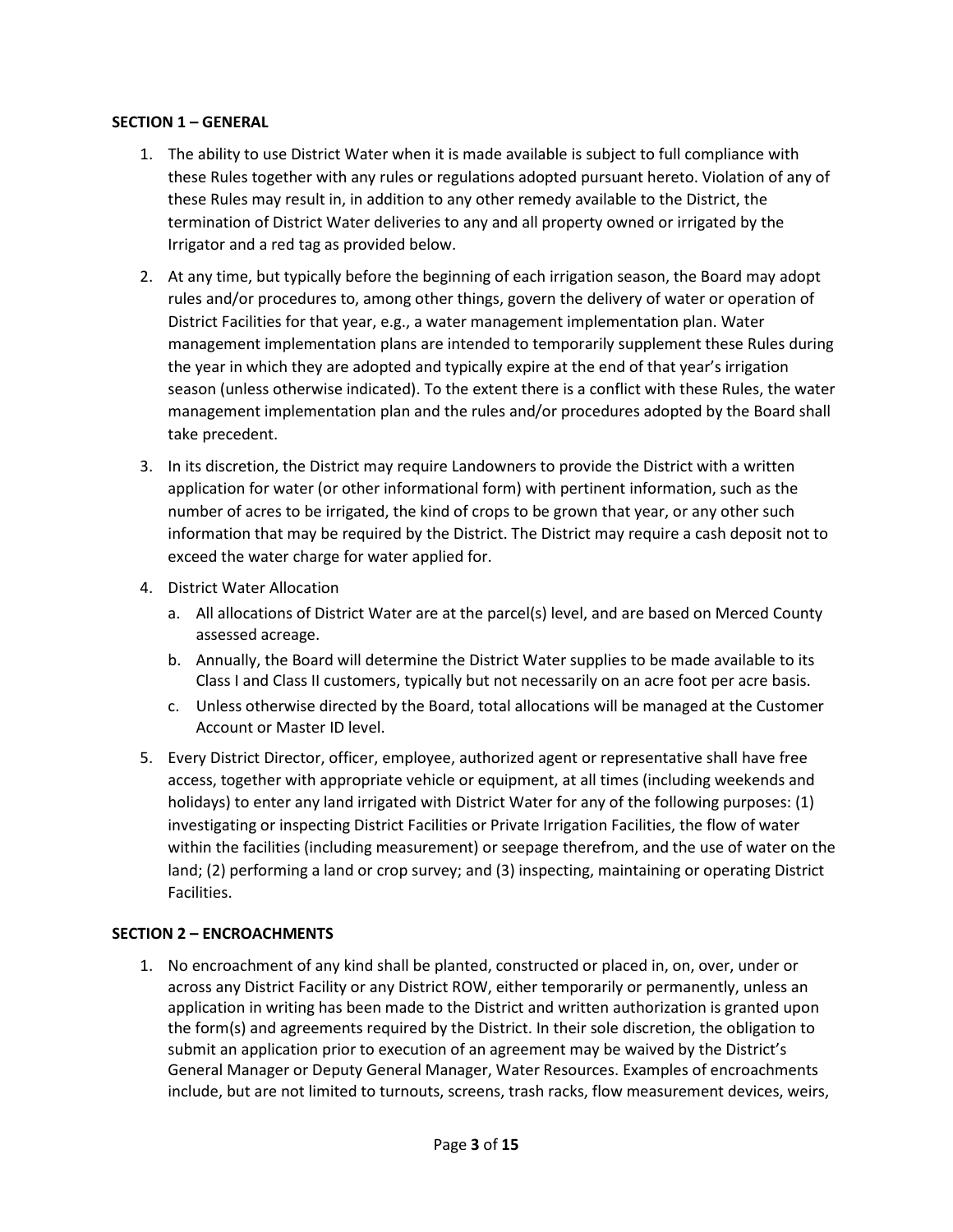well discharges and well discharge structures or pipelines, filter backflush discharges and backflush discharge structures or pipelines, temporary pumping facilities, trees, vines, shrubs, corrals, fences, buildings, shade structures, bridges, roadways, ditches and pipelines. Due to the unique nature of land and District Facilities, and encroachment permitted in one instance is not precedence in any other instance.

- 2. All agreements or other documents required by the District containing terms and conditions granting an encroachment shall be executed, and all costs and fees paid prior to planting, constructing or placing the permitted encroachment.
- 3. All permitted encroachments shall be at the sole cost of the applicant and at no cost or liability to the District, and unless otherwise approved by the District shall be constructed by a licensed contractor to then-current District Construction and Engineering Design Standards.
- 4. Turnouts
	- a. After approval and acceptance upon inspection, permitted turnouts shall become the sole property of the District upon completion and acceptance by the District. The correction of undisclosed defects in the materials for construction of the turnout by the District shall be paid for or reimbursed by Landowner regardless of when the defect is discovered.
	- b. Subject to Section 4.a, maintenance and replacement of permitted turnouts shall be at the expense of the District.
		- i. Any maintenance required on a turnout that has not been used for three (3) consecutive years shall be at the sole expense of the Landowner(s) being served by said turnout.
	- c. The location and number of turnouts and flow measurement devices required for the delivery of water from District Facilities, and the manner of delivery therefrom, shall be determined solely by the District.
	- d. All turnouts must include MID approved flow measurement devices which meets the accuracy and other requirements of then current state law, District requirements including MID's Construction and Engineering Design Standards, and any other applicable standard in place at the time of use.
		- i. Existing turnouts that do not meet flow measurement requirements must be upgraded by and at the cost of the Landowner(s) being served by said turnout upon written notice by MID as a condition of water service.
		- ii. Flow meters must be able to only read District water deliveries. Sufficient metering must be installed so District water deliveries to in-District parcels are measured separately from out-of-District parcels.
- 5. Any encroachment not permitted by the District may be removed by the District. At the District's sole discretion and after three (3) consecutive years of non-recordable use, the District may remove any turnout from District Facilities together with any associated appurtenances and equipment.
	- a. The Landowner will be solely liable for all District costs, including staff time and out-ofpocket costs related to the removal of any encroachment, appurtenances and equipment. The Landowner is solely liable for all costs to repair or restore its property once encroachment is removed.
	- b. Replacement of facilities removed because of non-use shall be at the sole expense of the Landowner(s).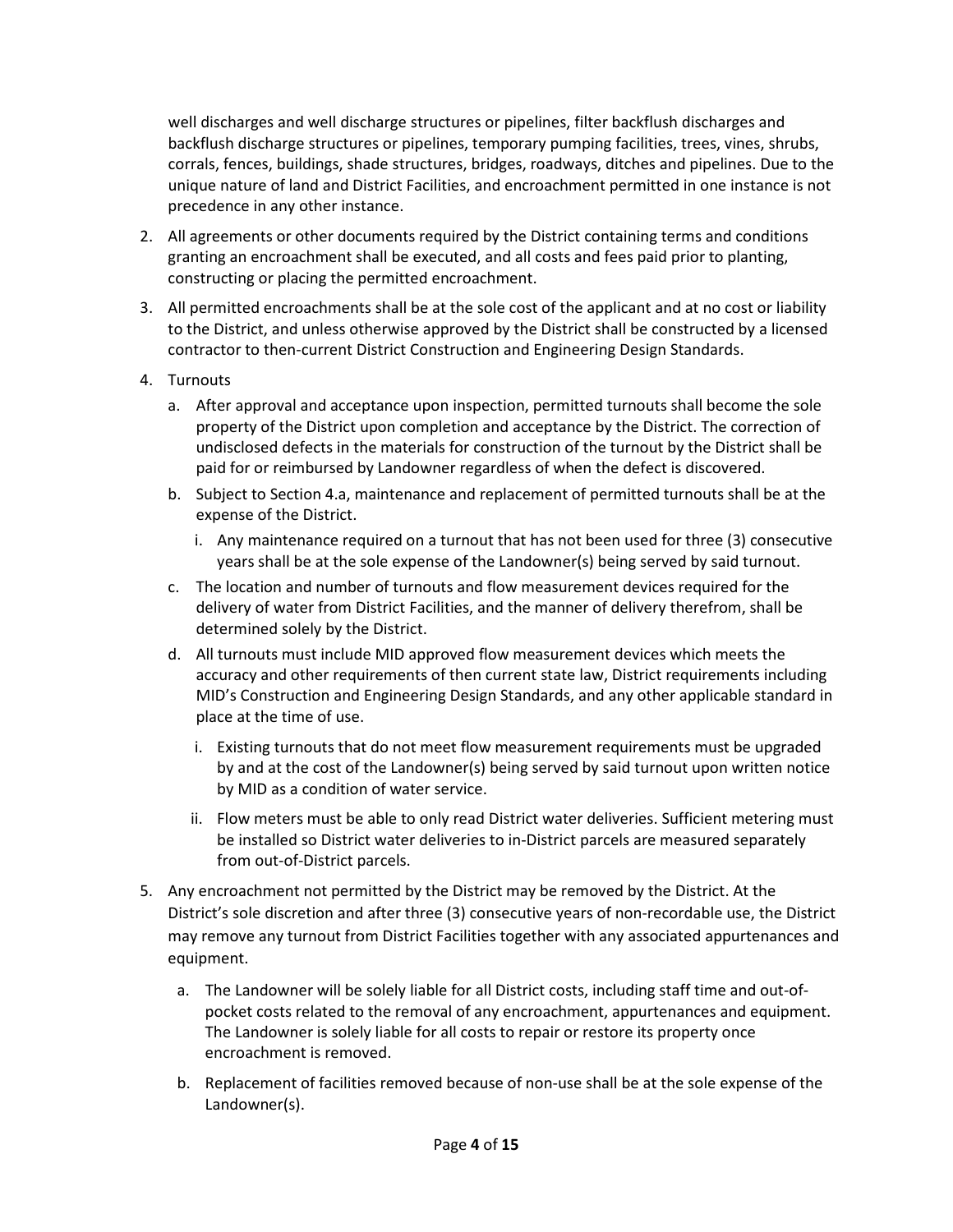- c. Replacement of facilities removed because of not being permitted shall follow the standard encroachment process defined herein.
- 6. The applicant shall not acquire any rights in the District's Facilities or ROW other than those set forth in the applicable executed agreement.
- 7. Unauthorized Encroachments
	- a. Any unauthorized encroachment on District Facilities contrary to the provision of these Rules is unlawful. An unauthorized encroachment may be removed by the District at the expense of the Landowner.
	- b. The Board authorizes the General Manager and General Counsel to enforce violations of this section by, among other things and in addition to any other remedies permitted under these Rules or applicable law, seeking injunctive relief from the Superior Court requiring the immediate removal of any unauthorized encroachments at the expense of the Landowner, including the recovery of any fees and costs expended by the District to obtain such relief. The Board shall be made aware of any such filing as soon as reasonably practical.
	- c. The Board delegates the authority to the General Manager, General Counsel, Deputy General Manager, Water Resources, or their designee, to review and consider such applications for encroachment, grant or reject any application, or impose any condition upon approval of such application, in their discretion. By delegating such authority, the Board further hereby approves all such discretionary decisions made by the General Manager, General Counsel, Deputy General Manager, Water Resources, or their designees.

#### **SECTION 3 – MODIFICATIONS TO PRIVATE IRRIGATION FACILITIES OR PREVIOUSLY UN-IRRIGATED GROUNDS**

- 1. Whenever previously un-irrigated ground is to be irrigated or previously irrigated ground is divided, District Water may not be delivered across property not owned by the Irrigator without written agreement from the District.
- 2. Irrigators must notify the District in writing when grounds that have not been served with District Water within the last five (5) years are to be irrigated; when changes are made to property ownership, changes are made to Private Irrigation Facilities; or changes are made to irrigation methods.
	- a. Upon notification and at the expense of the Landowner, the District may require modification or replacement of an existing turnout or District Facility improvement as a condition of water service, at the sole discretion of the District.
	- b. If modification or replacement of an existing turnout or District Facility improvement is required, it shall be modified or replaced in accordance with Section 2 and this section.

#### **SECTION 4 – CONTROL OF DISTRICT FACILITIES**

- 1. District Facilities are under the exclusive control and management of the Board, District staff and their authorized agents. No other persons shall have any right to operate or interfere with District Facilities in any manner, except as expressly authorized herein.
- 2. District staff and their authorized agents have sole and exclusive right and responsibility to operate turnouts on District Facilities, including opening and closing gates.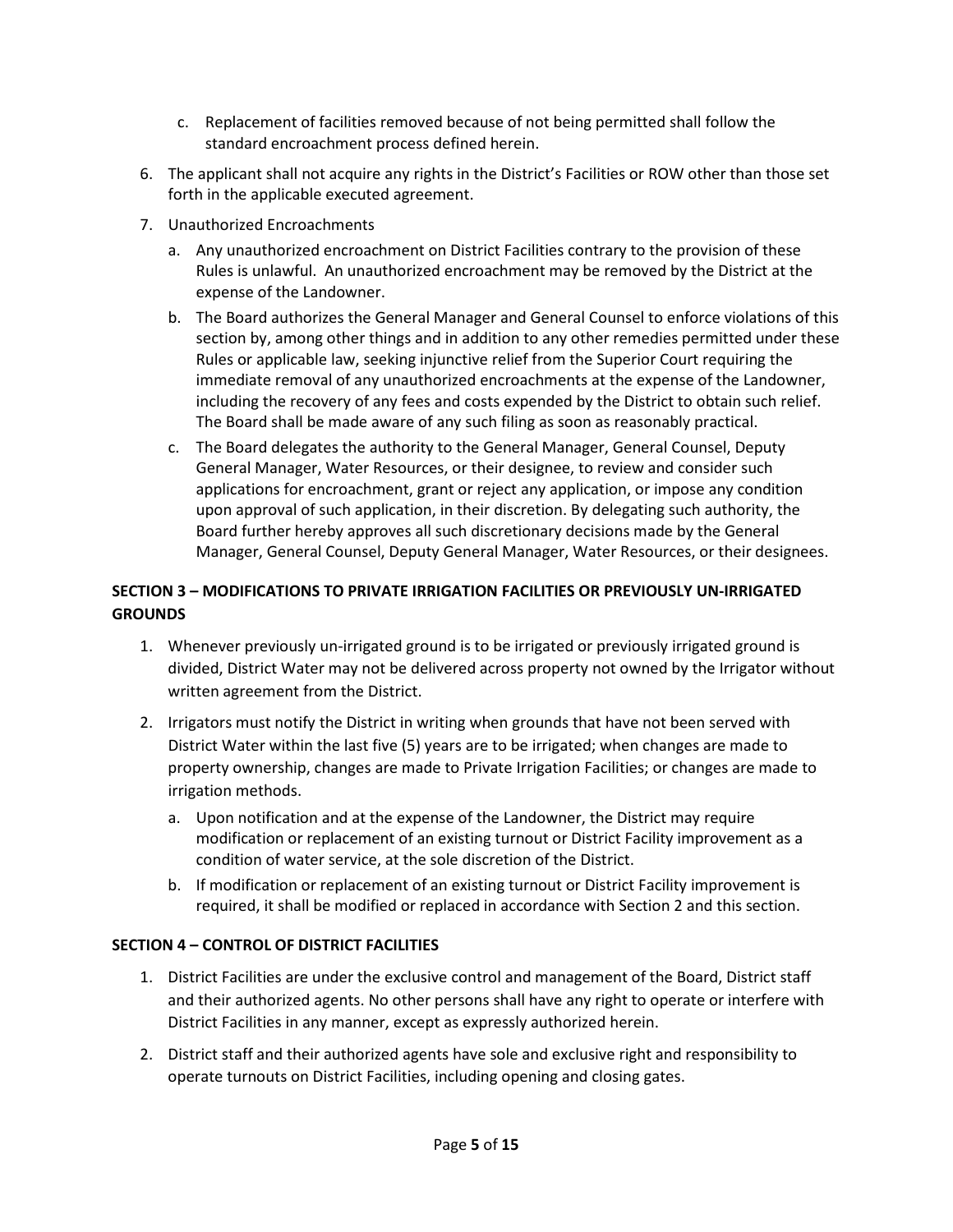- a. An Irrigator may make arrangements in advance with the Irrigator's DSO to allow the Irrigator to operate turnouts during the period the Irrigator is scheduled to receive water, to place or remove a board in a weir or drop, or to lock their turnout(s) from the District Facilities.
- 3. Use of District roadways/canal banks/ROW: Use of District roadways/canal banks/ROW is at the sole risk of the user. The District reserves its right to limit the public and private use of its roadways/canal banks/ROW.
	- a. No person shall drive any vehicle upon any District roadways/canal banks/ROW unless such person has received permission from the District ahead of time.
	- b. The following persons have permission to drive a vehicle upon a District roadway/canal bank/ROW:
		- i. Any District Director, officer, employee, or agent in the course of their duties.
		- ii. Private parties actively involved with farming a parcel of land adjacent to the specific District roadways/canal bank/ROW, or that require the use of a specific District roadway/canal bank/ROW for access to irrigation facilities serving that parcel of land.
		- iii. Any sheriff, police, fire, or public safety personnel on official business.
		- iv. Any District contractor performing work under a contract with the District.
	- c. The General Manager or Deputy General Manager, Water Resources is authorized to adopt regulations setting forth the procedure for other persons to obtain permission to drive a vehicle on specific District canal bank roads or rights-of-way.
- 4. Interference with District Facilities: Any interference with or damage to any District Facility is prohibited. Interference with or damage to District Facilities includes, but is not limited to, unauthorized encroachments, interference or damage by pedestrians, livestock, vehicles, parking of vehicles, any alterations to District Facilities or installation or placement of any obstruction or object, whether temporary or permanent, placed on, in, buried under or upon District Facilities including District rights-of-way. Costs for repair of damages to District Facilities shall be borne by the party causing said interference or damage.
- 5. Except for authorized District employees, agents and representatives, and persons authorized under these Rules, no person shall be permitted to do any of the following, except as expressly authorized herein:
	- a. To open or close a turnout located on a District Facility, attach or place any boards, chains, ropes, locks, pipes, hoses, pumps or any other object to, on, in, under or upon any District conduits or other District Facilities;
	- b. To place or remove a weir board in a weir or drop;
	- c. To tamper with any counter weight, cable, or any parts of an automatic gate;
	- d. To remove or tamper with any chain, board, post, lock or gate placed on or across any canal bank road of the District or on any other District Facility.
- 6. Public Use of District Facilities: District Facilities shall be used solely for the purposes of the District, including conveying District Water for beneficial use and at times, for the conveyance of storm water.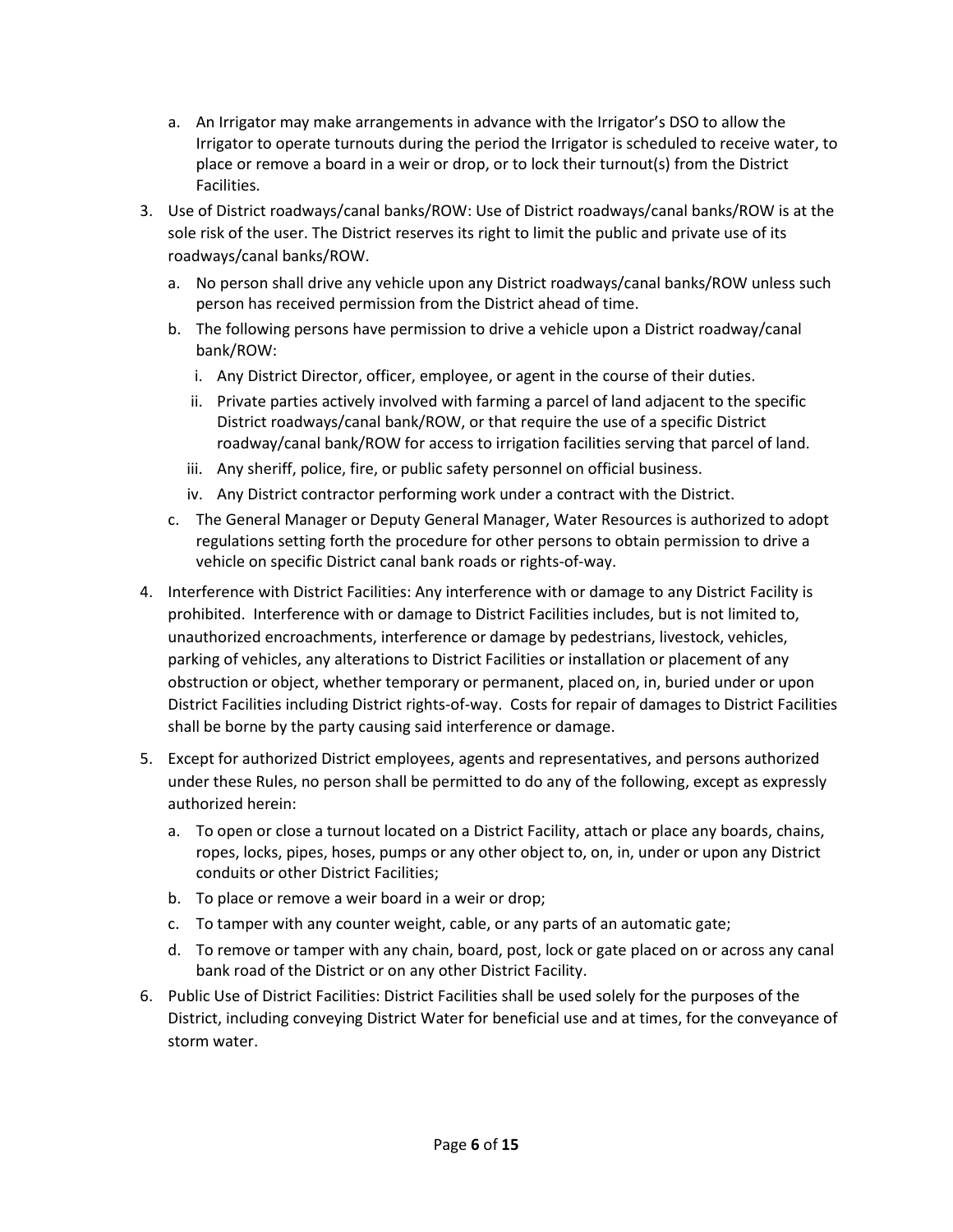- a. Use of District Facilities by a private party shall only be permitted if authorized in writing by the District. The use of District Facilities by a private party shall be at the sole risk of the user, subject to receipt of written permission from the District.
- 7. District wells and pumps are to be operated by District staff or their authorized agents only.
- 8. Limits of Liability
	- a. The District's responsibility shall cease when the District Water leaves the turnout from a District Facility onto the Irrigator's land or into a Private Irrigation Facility.
	- b. The District shall not be liable for any damage caused by District Facilities operated, managed or interfered with by any Irrigator or private party in violation of these Rules.

#### **SECTION 5 – DUTIES OF IRRIGATOR**

- 1. Irrigator Responsibilities
	- a. The District will not be liable for damage of any kind or nature resulting directly or indirectly from an Irrigator's use of any Private Irrigation Facility or the water flowing therein, or for negligent, wasteful, unreasonable or other use or handling of water by the users thereof.
	- b. The Irrigator is responsible and liable for any damage caused by the Irrigator's negligent, wasteful, unreasonable or other careless use of water, or the result of failure of the Irrigator to properly operate or maintain any Private Irrigation Facility, or other facility for which the Irrigator is wholly or partially responsible.
	- c. When District Water is made available to an Irrigator by a DSO, the Irrigator must have a responsible person present, and the land to be irrigated must be properly prepared to efficiently take the water.
		- i. From the time delivery of the water is commenced to the completion of irrigation, the Irrigator shall, day and night, attend and control the water.
		- ii. When water is delivered to the Irrigator, the Irrigator shall be responsible for the water at all times after it leaves the District Facility.
	- d. It is the Irrigator's responsibility to close all of the Irrigator's private valves at the end of each irrigation.
	- e. It is the Irrigator's responsibility to clear any community facilities by opening stop gates and closing delivery gates, unless directed otherwise.
	- f. It is the Irrigator's responsibility to call their DSO immediately after the irrigation to report irrigation times on and off. Irrigation times and resulting billings may be estimated by the DSO if the Irrigator does not call in a timely manner.
	- g. It is the Irrigator's responsibility to provide the DSO adequate notification prior to the completion of an irrigation event, dependent on the particular distribution system. Failure to provide adequate notification may result in the Irrigator being billed for unused water in the system.
- 2. Waste of Water: All water must be applied efficiently and used in a reasonable and beneficial manner. Any Irrigator who wastes water, such as by excessive application, ponding, flooding of roads, vacant land, neighboring land, land previously irrigated, or in any other fashion, either willfully, carelessly, or on account of defective or inadequate conduits or facilities, or inadequately prepared land, or by flooding a portion of the land to an unreasonable depth or amount in order to irrigate other portions of the land or other parcels, in which case the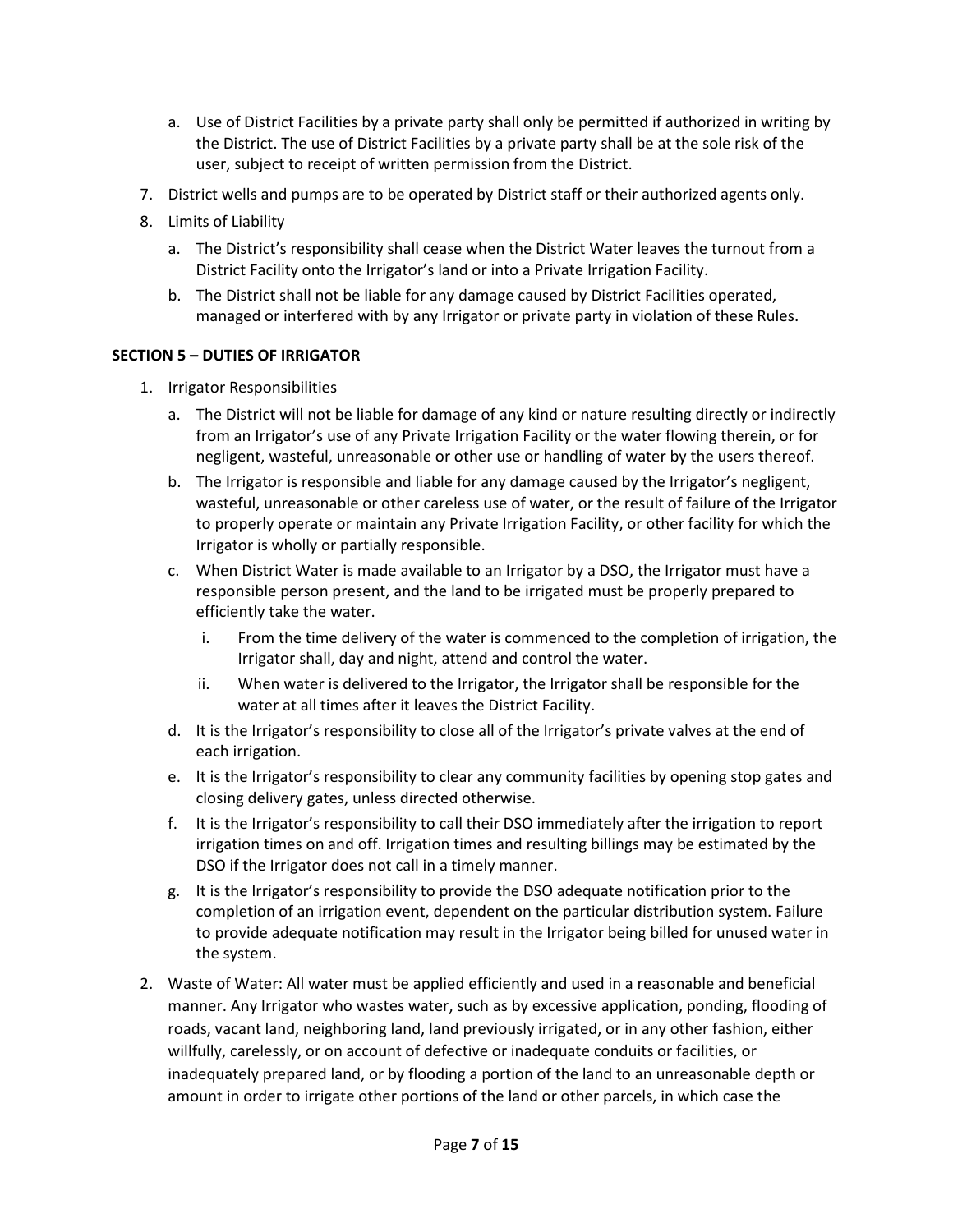Irrigator may be refused District Water until such conditions are remedied. Such determinations may be made by District staff, in their sole discretion.

- 3. Private Irrigation Facilities
	- a. All Private Irrigation Facilities must be kept free from weeds and other obstructions, be of sufficient capacity, and be properly constructed and maintained to carry the flow of District Water made available, without the danger of breaks, constrictions, overflow, or undue leaks or seepage.
	- b. Where private open channel conduits are constructed parallel to open channel District Facilities, a full and complete bank must be constructed adjacent to and in addition to the bank of the District Facility. Prior to construction of an open channel private conduit that parallels open channel District Facilities, the Landowner shall obtain approval from the District, such approval to remain conditioned upon construction in compliance with the District's Construction and Engineering Design Standards. If upon review of engineering plans the District requires alterations to the proposed private facility, the alterations shall be made by Landowner, at its sole cost. Neither review of any engineering plans nor any requirement to alter said plans shall result in any liability to the District or waiver of any immunities accorded the District by state law.
	- c. The District may terminate delivery of District Water to any Irrigator or Private Irrigation Facility not meeting the above requirements and require them to be cleaned, repaired, or reconstructed before water is made available.
	- d. District Water made available to Irrigators who utilize community facilities shall be delivered to the head of these facilities by the DSO. It shall be the Irrigator's responsibility to coordinate the actions of other individuals taking water from said community facilities to mitigate or address individual concerns. The responsibility of the District shall cease once the water leaves the MID turnout and enters the community facility.
- 4. Private Lift Pump Facilities
	- a. The Irrigator will be required to install and operate private lift pumps to receive District Water where the District is unable to deliver water using existing District Facilities.
	- b. All Irrigators who pump from District Facilities shall be governed in all respects by these Rules.
	- c. Private pump installations must be approved by District staff and include flow measurement devices meeting the requirements of MID's Construction and Engineering Design Standards.
	- d. District personnel shall have free access at all times to private facilities and land to take flow measurements of the District Water pumped.
- 5. "Borderlands" facilities must be configured with sufficient controls (valves, gates, additional turnouts, etc.) and water measurement devices to be able to physically isolate and accurately measure District water supplies delivered to out-of-District parcels versus water delivered to lands located within the District. If facilities do not meet configuration requirements, facility improvements may be required prior to the commencement of irrigation, at no cost to the District. Failure to meet configuration requirements shall be sufficient reason for the District, in its sole discretion, to refuse to deliver District water to either in-District parcel(s), or out-of-District parcel(s), or both as may be appropriate.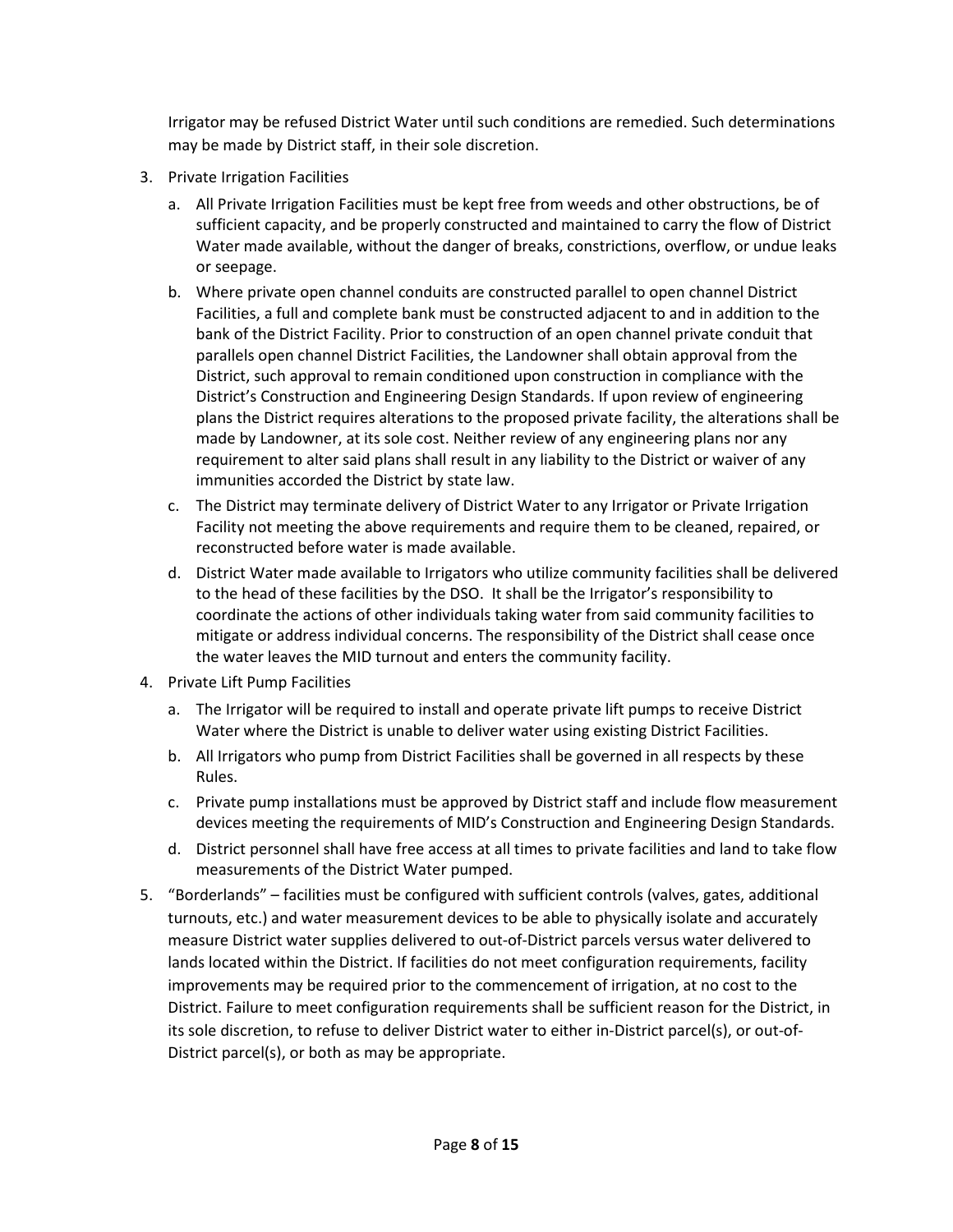#### **SECTION 6 – DELIVERY OF DISTRICT WATER**

- 1. Water Rates and Charges
	- a. Each year, the Board may establish such policies, rates, charges and fees as may be necessary including, but not limited to, standby fees, administrative fees, in-District and inseason and Supplemental Water Supply Pool Program prices, and water wheeling rates. These charges may be made payable in advance. The Board or staff may also establish the beginning and ending dates for the irrigation season.
	- b. All water charges and other related charges shall be due and payable as stated by the District in applicable notices and billing statements.
- 2. Failure to Pay Charges
	- a. The District may refuse to furnish water to any water account and associated parcel(s) if outstanding charges for water or services already furnished or rendered such Irrigator or parcel (including any accrued interest and penalties) have not been paid in full by the District-prescribed payment date.
	- b. All charges shall be made for individual parcels and are the responsibility of the recorded owners of that water account and associated parcel(s) even if the Irrigator is only a tenant and not the Landowner. All delinquent charges and assessments, together with any accrued interest and penalties, may result in a lien on the property and will be collected in accordance with the procedures specified in Water Code Section 25806.
- 3. Irrigation Service
	- a. The District will make reasonable efforts to meet a requested time for delivery of District Water within the capacity limitations of the District Facilities while maintaining efficient and equitable water distribution between Irrigators. A time limit may be applied to each delivery of water in the discretion of the District, or to prevent unreasonable use or waste of water.
	- b. To schedule an irrigation, the Irrigator must place a water order a minimum of four (4) days in advance of the time the water is desired to be used. The District does not guarantee any or all such water will be delivered within four (4) days, but staff will endeavor to do so. In the initial water order, the Irrigator should give an estimate for the requested flow rate and length of time the water will be used and the day the water is desired for each individual water account to be irrigated. The Irrigator must have the land ready to receive water when the water order is placed.
	- c. After receiving a water order, the DSO will call the Irrigator to inform the Irrigator of the anticipated flow rate, time of water delivery, and where applicable, to whom the water is received from and passed to.
		- i. When the DSO is unable to locate the Irrigator after making two separate calls to the contact number provided by the Irrigator and leaving word when water will be available, it shall constitute a refusal and forfeiture of that irrigation. This applies to irrigations that have been scheduled as well as to those which have not been scheduled.
	- d. All measurements of District Water shall be made by the District at the District approved flow measurement device location. Where a flow measurement device has not yet been installed or approved, the District, in its sole discretion, will determine the delivered flow rate at the District turnout or nearest available point.
		- i. Water measurement devices shall be provided at the sole cost of the Irrigator, and shall comply with all applicable State and District standards.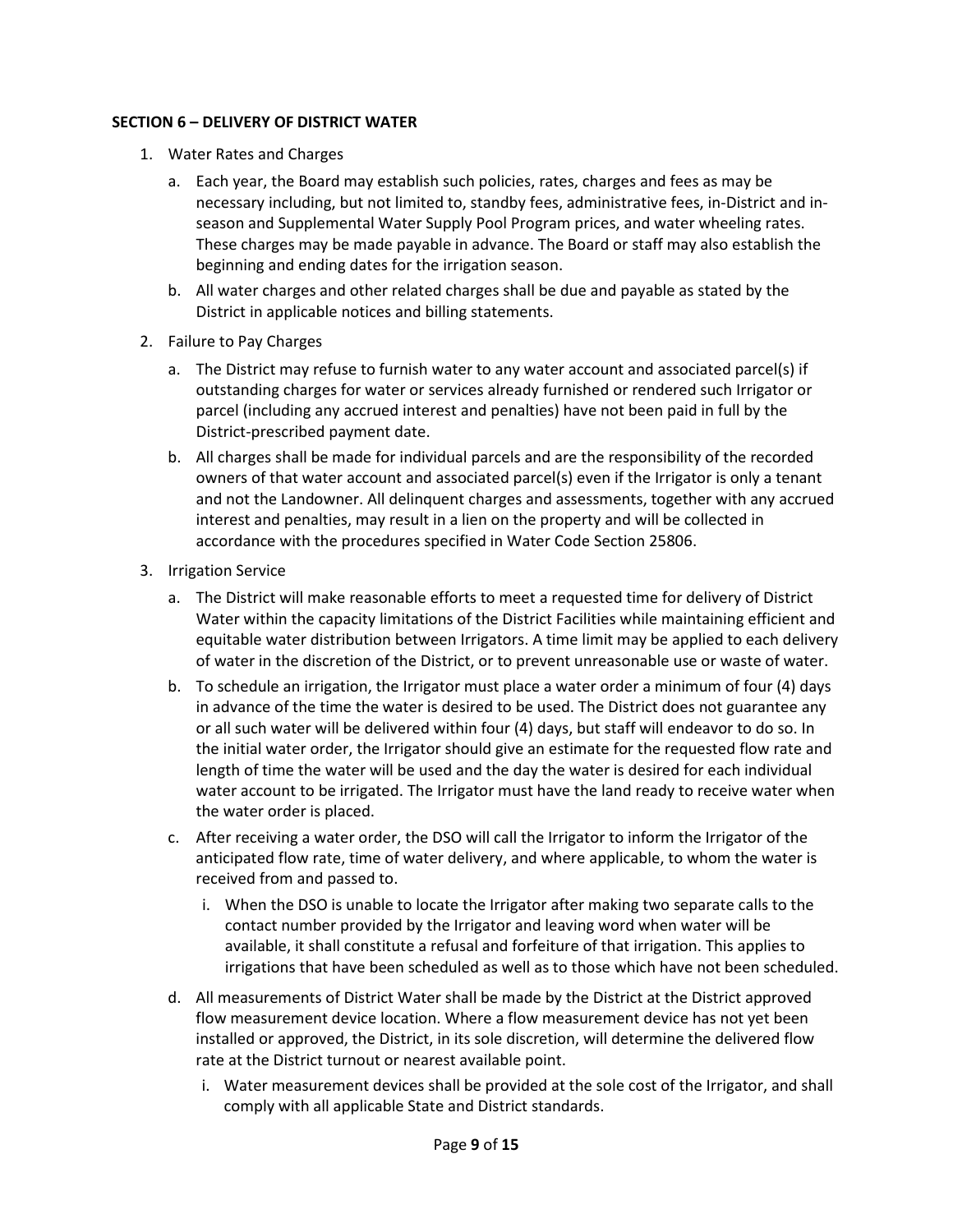- e. The District shall maintain records of the names of each Irrigator, the water account that each Irrigator has irrigated, the number of acre feet of water used by each water account, and other such irrigation and operations information as required by the District.
- f. Regular billings for water usage will be forwarded to water users by the District. Any dispute regarding a billed irrigation should be filed with the District within 20 days of the billing or invoice date, but in unusual circumstances and in the sole discretion of the District, the District may consider a disputed billing or invoice received up to 45 days from the date of the billing or invoice.
- 4. Irrigation Scheduling, On-Demand, and Time-of-Use Operations
	- a. Due to capacity limitations on certain MID Facilities, on-demand and time-of-use scheduling is not guaranteed and is subject to approval by MID.
	- b. Irrigators requesting on-demand or time-of-use scheduling shall provide their desired schedules on a weekly basis to their DSO.
	- c. MID will perform a scheduling analysis once all schedules have been received and will operate the system to meet the Irrigators' schedules whenever possible. However, where said schedules cannot be met, the DSO will inform Irrigators what hours they can run.
- 5. Refusal of Water by Irrigator: If an Irrigator fails or refuses to continuously use the entire head of water ordered, then the following shall apply:
	- a. The full amount will be charged to the Irrigator;
	- b. The Irrigator shall not be entitled to use the unused portion of water at any other time;
	- c. The Irrigator shall forfeit the unused portion of water.
- 6. Interruptions of Service: In case of an interruption in a District Facility, such as a pump failure or a canal or pipe break, the District Water shall be turned onto the nearest land above the interruption that can take water without substantial damage to the land or to the crops thereon until the DSO can otherwise allocate the water.
	- a. Receiving District Water in such cases shall not affect the right of any Irrigator to receive water in the Irrigators' regular turn, but if the Irrigator desires to complete the irrigation of land under such circumstances, the DSO shall facilitate such request as operationally feasible. Irrigators whose irrigation was interrupted shall be allowed to finish irrigating when service is restored and as reasonably practical.
- 7. Unauthorized Use of Water
	- a. Any person who uses District water without the District's authorization may become subject to criminal prosecution and civil liability.
	- b. A red tag may be issued for anyone using water without authorization. (See Section 10.)
	- c. The taking and use of District Water without authorization is a violation of the District Rules. The first such offense shall result in additional charges for the water taken in the amount(s) currently set by the Board.
	- d. The subsequent taking and use of District Water without authorization shall result in forfeiture of irrigation water for the reminder of the season, as well as additional charges for the water taken in the amount(s) currently set by the Board.
	- e. The District shall be entitled to make a reasonable estimation of the District Water taken and the number of occurrences of unauthorized taking using any information it has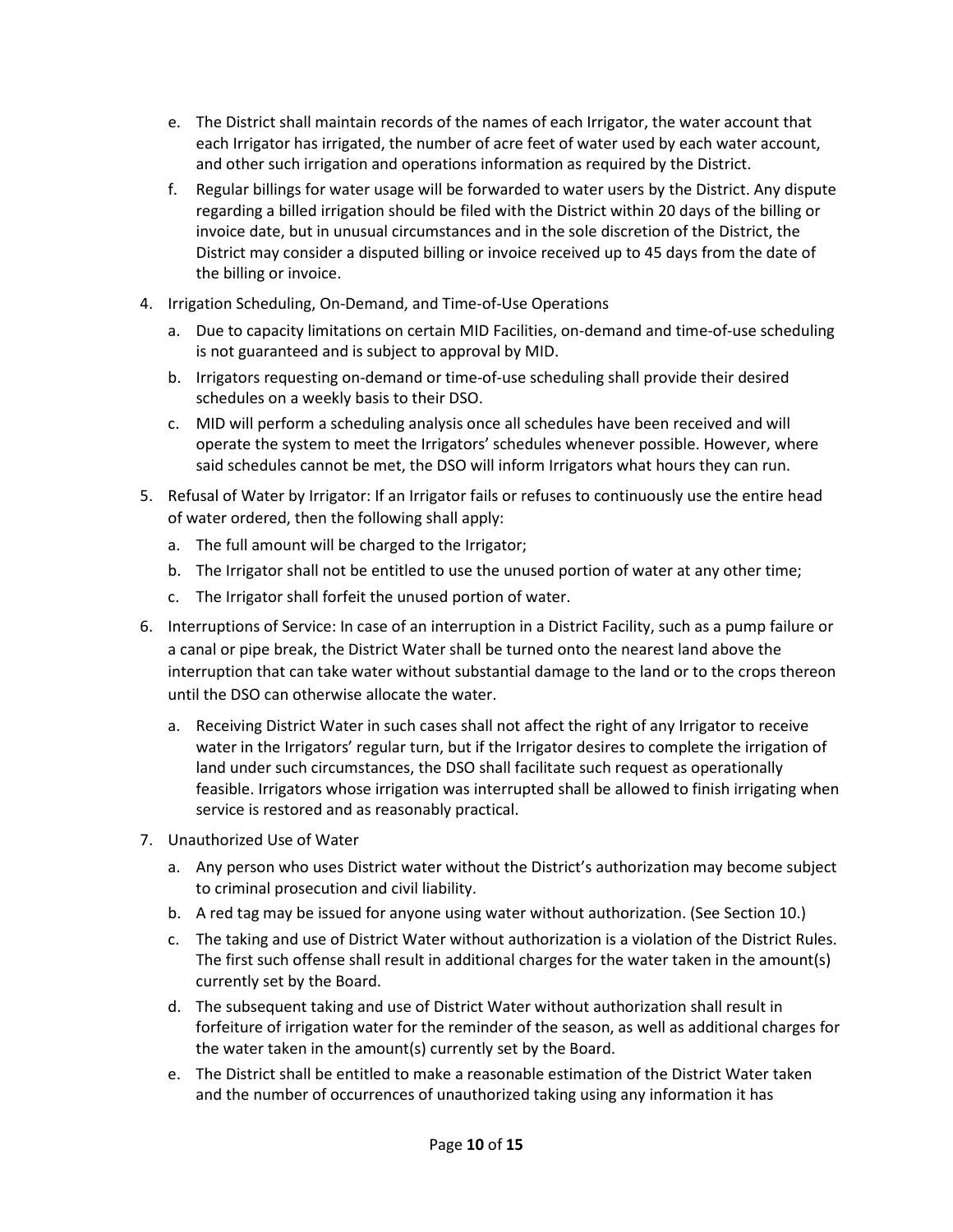available. Reasonable estimates made by staff that are not appealed to the Board, or not amended by the Board on appeal, shall be deemed conclusive and final.

f. In addition to any other remedy available to the District, the Board hereby authorizes staff through its General Manager and General Counsel to enforce violations of this section by seeking immediate injunctive relief from the Superior Court requiring the cessation of unauthorized diversions of District Water, in addition to any other remedies permitted under these Rules or applicable law, including the recovery of any fees, penalties and costs expended by the District to obtain such relief.

#### **SECTION 7 – DISTRICT WATER MADE AVAILABLE FOR TRANSFER**

1. At its sole discretion and without regard to the amount of water made available to in-District customers in any given year, the Board may determine that it is in the best interest of the District to make District Water available for transfer outside of the District's boundaries. By accepting District Water, purchasers and users of water outside of District boundaries confirm that the water supplies made available are intermittent, a supplemental supply, not a firm supply to be delivered every year, and are likely not sufficient to grow a crop. The decision of the District to enter into a water transfer agreement(s), is made on a case-by-case basis, and at the sole discretion of the District. The Board hereby delegates authority to the General Manager to make such determinations.

#### **SECTION 8 – DISCHARGE TO DISTRICT FACILITIES, WATER QUALITY**

- 1. No discharge, including but not limited to agricultural runoff, lagoon water, tail water, sheet flow from storms or rainfall events that traverses across developed land, or excess irrigation water is permitted to enter or be drained into any District Facility, at any time, without prior written permission from the District.
- 2. The District shall not be responsible for any trash or debris that may flow or accumulate in any District Facilities or Private Irrigation Facilities or water, or for any interference with the operation or decrease in the capacity of any Private Irrigation Facilities.
- 3. No pollutant or water shall be placed, emptied, discharged, or otherwise allowed to enter into any District Facility without the prior express written approval of the District.
- 4. Discharge or drainage of nutrient enriched water is not permitted to any District Facility. Upon discovery of any nutrient enriched water discharged to District Facilities, whether intentional or unintentional, it shall be the Irrigator's or Landowner's sole responsibility to modify their Private Irrigation Facilities to prevent future occurrences. Such modifications shall be at the Irrigator or Landowner's sole cost and liability, and subject to application to and permission granted by the District.
- 5. Groundwater Quality: Salinity and other pollutants from well water that discharge into District Facilities can adversely impact the quality of water delivered to Irrigators or spilled to creeks, streams and rivers. Discharges into District Facilities from wells shall be subject to water quality testing in compliance with District water quality requirements as determined by the District, at the Irrigator's expense. The District reserves the right to prohibit discharges based on the water quality testing and compliance with District water quality requirements, as determined by the District.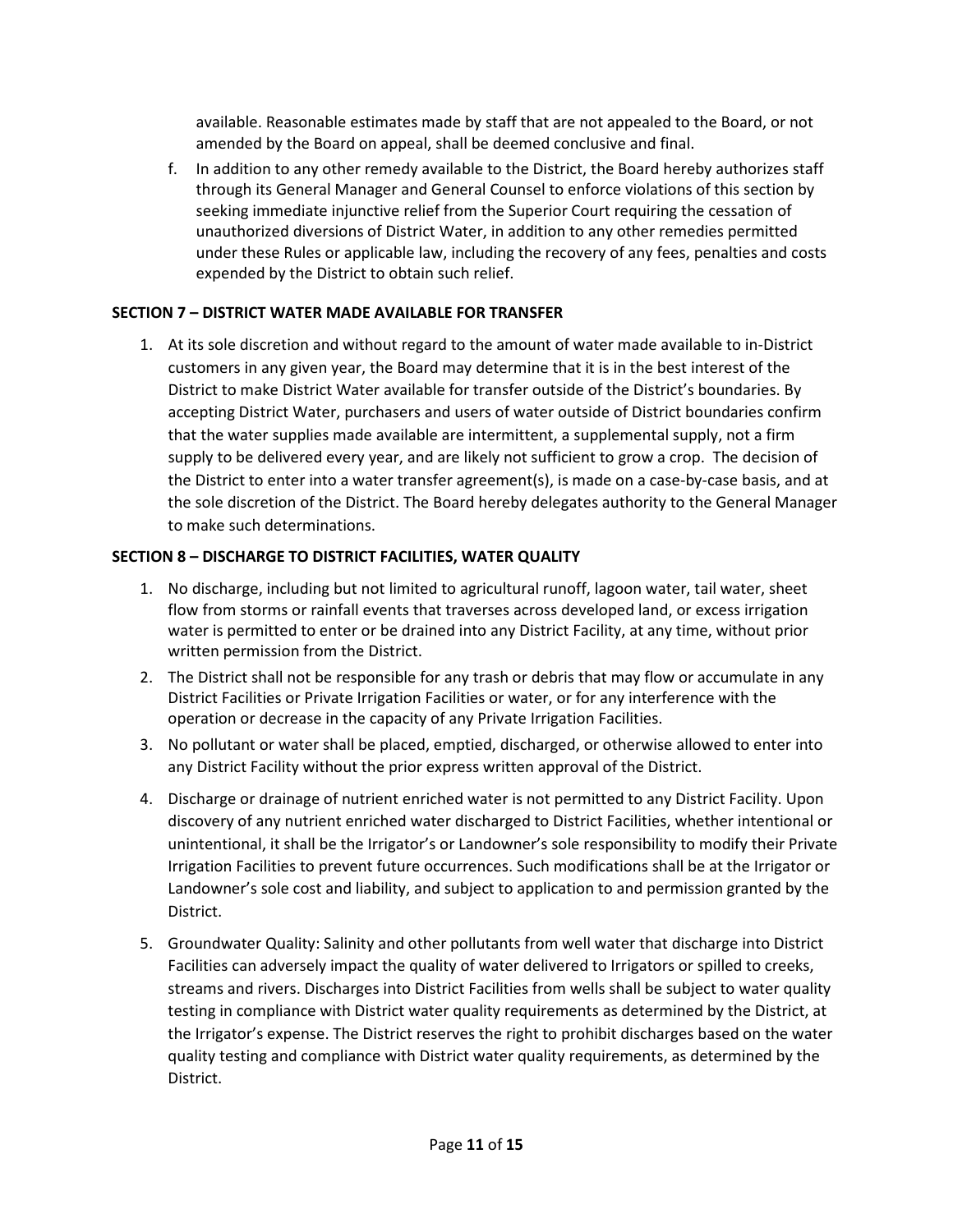- 6. Any person who willfully or negligently allows any discharge or pollutant to enter any District Facility without the prior express written approval of the District shall be liable for all damages caused thereby, including but not limited to the costs of the cleanup of all affected District Facilities and of all property adversely affected, as well as any related costs, fees, fines or charges imposed. In addition, the District may, in its sole discretion, refuse to deliver District Water to any land owned or operated by the Irrigator or Landowner until such time as the Irrigator or Landowner comes into compliance with all District Rules.
- 7. The District is authorized to enforce violations of this section by seeking injunctive relief from the Superior Court requiring the cessation of unpermitted discharges to any District Facility, in addition to any other remedies permitted under these Rules or applicable law, including the recovery of any fees, penalties and costs expended or imposed by the District to obtain such relief.

#### **SECTION 9 – REGULATIONS**

- 1. Authority to Adopt and Implement Regulations: the General Manager, General Counsel, Deputy General Manager, Water Resources, Deputy General Manager, Water Rights/Supply, or either of them, are hereby authorized to adopt rules or regulations to implement or supplement these Rules. The General Manager, General Counsel, Deputy General Manager, Water Resources, Deputy General Manager, Water Rights/Supply, or either of their designees, is authorized to do any and all things necessary or appropriate to implement and effectuate these Rules, and to exercise their reasonable discretion in doing so.
- 2. Violation of a Regulation Constitutes a Violation of These Rules: A violation of a regulation duly adopted pursuant to this section shall constitute a violation of these Rules.

#### **SECTION 10 – ENFORCEMENT OF RULES AND REGULATIONS**

- 1. Notice and Orders
	- a. The Deputy General Manager, Water Resources or his/her designee is authorized to issue a Notice and Order to any Landowner or Irrigator determined to be in violation of any Rule herein. An oral or written warning may be issued in lieu of a Notice and Order.
	- b. The Notice and Order shall contain a brief description of the violation and a statement of the corrective action to be taken by the Landowner or Irrigator.
	- c. A Notice and Order may or may not be accompanied by a Red Tag, in the District's discretion.
- 2. Red Tags, Termination of District Water Delivery for Failure to Comply with Rules or Regulations: Violation of any of these Rules, or failure or refusal of any Landowner or Irrigator to comply with any of these Rules shall be sufficient grounds for the immediate termination of delivery of District Water to any and all lands of such Landowner or Irrigator without liability for any loss or inconvenience, and District Water shall not again be furnished until there is full compliance with all District Rules. A notice of termination or termination of District Water delivery for failure to comply with Rules constitutes a "red tag" of the Landowner's or Irrigator's property, whether owned or leased, that is or may be receiving District Water.
	- a. The Deputy General Manager, Water Resources or his/her designee is authorized to immediately terminate the delivery of District Water to any and all lands of a Landowner or Irrigator under any one of the following circumstances: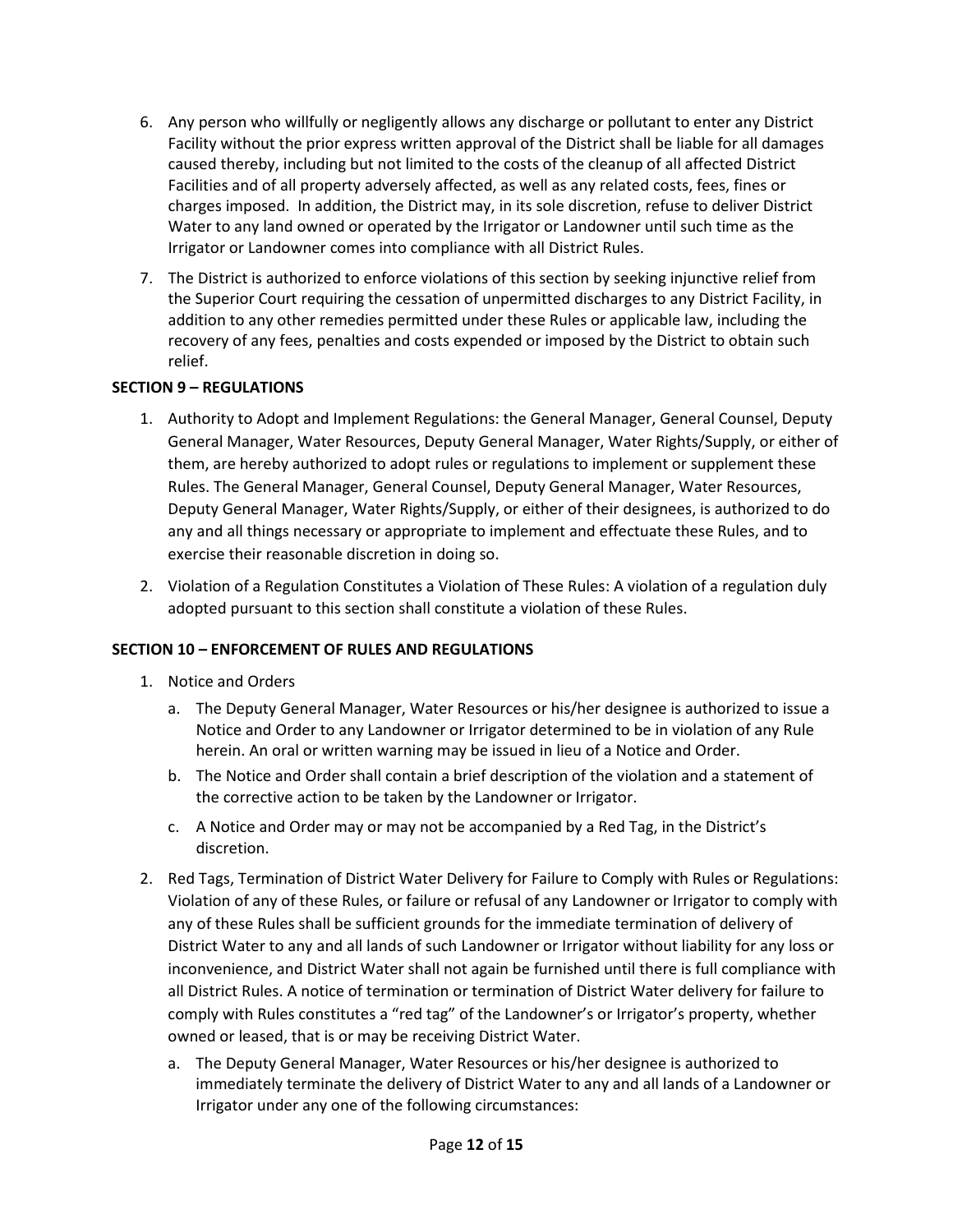- i. If the land or irrigation facility in question is in such a condition so as to make it immediately dangerous to any person, to the public, or to any property, including but not limited to the flooding of property.
- ii. If the Landowner or Irrigator has failed to comply with a prior District Notice and Order or warnings pertaining to the same or similar problem, including corrective actions to be taken.
- iii. Any violation of these Rules or regulations adopted pursuant hereto.
- b. Notice of an immediate termination of the delivery of District Water shall be given with a Notice of Order with a Red Tag.
- c. When a Red Tag is issued, the Board will be notified by District staff at an upcoming Board meeting, as determined by District staff.
- 3. Service of Notice and Orders and Red Tags: Each Notice and Order and/or Red Tag shall be served upon the Landowner or Irrigator, either personally, by email or by regular mail at the address indicated in the District's records. Service by mail shall be effective on the date of mailing. The Red Tag may also be posted on the affected land or irrigation facility.
- 4. Compliance with Notice and Orders and Decisions
	- a. After a Notice and Order or a decision of the Deputy General Manager, Water Resources or his/her designee or of the Board has become final, no person to whom any such order or decision is directed shall fail, neglect, or refuse to obey any such order or decision.
	- b. If, after an order or decision has become final, the person to whom such order or decision is directed fails, neglects, or refuses to comply with such order or decision, the District may refuse or continue to refuse to furnish water to any and all land owned or operated by that person, and the District may institute such other actions or proceedings as may be appropriate under these Rules or applicable law, including but not limited to a request for a court order or injunction.
- 5. Appeals of Notice and Orders and Red Tags
	- a. Any Landowner or Irrigator affected by a Notice and Order and/or Red Tag may appeal from said Notice and Order and/or Red Tag. A Notice and Order, either with or without a Red Tag, becomes final if a written appeal is not filed with the Deputy General Manager, Water Resources within ten (10) calendar days of the date of such Notice and Order. If denied, the Deputy General Manager, Water Resources' decision may be appealed to the Board. However, the decision shall become final if a written appeal to the Board is not filed within ten (10) calendar days of the date of service of the denial. The Board's decision becomes final on the day the decision is issued.
	- b. If the final decision requires compliance with the Notice and Order or any portion thereof and delivery of water is terminated for failure to comply with the Notice and Order, no further appeal is allowed and the Landowner or Irrigator must fully comply with the Notice and Order and demonstrate compliance with all District Rules and regulations before District Water will be delivered.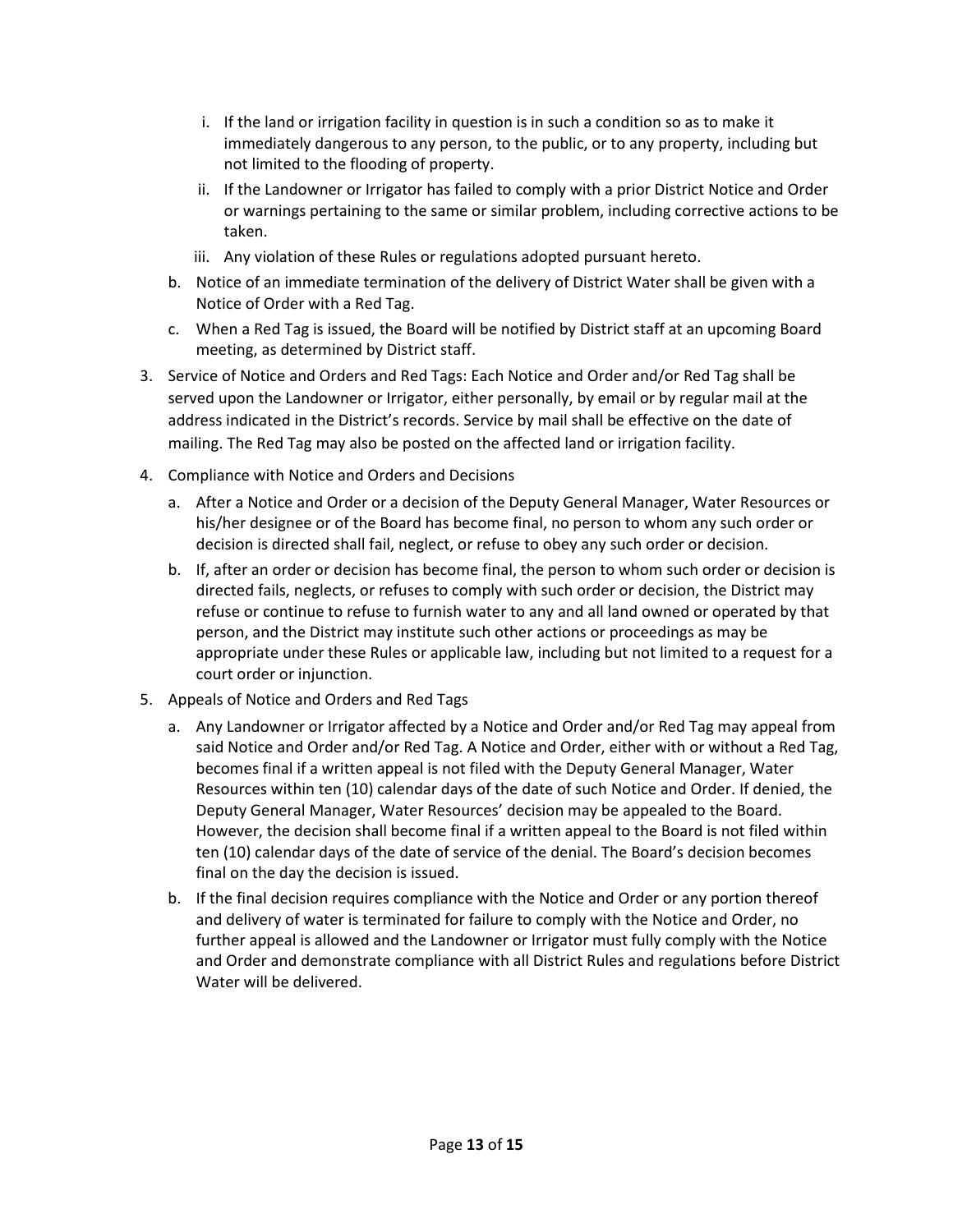#### **APPENDIX**

Pertinent provisions of law:

The Merced Irrigation District is a California irrigation district, organized and operating under the Irrigation District Law contained in the California Water Code. Applicable provisions of California law set forth generally the powers and purposes of an irrigation district, including the broad power to do any act necessary to furnish sufficient water in the District for any beneficial purpose, and to perform all acts necessary to carry out its powers and purposes.

Water Code Section 22257 provides in part as follows:

"Each district shall establish equitable rules for the distribution and use of water, which shall be printed in convenient form for distribution in the district. A district may refuse to deliver water through a ditch which is not clean or not in suitable condition to prevent waste of water and may determine through which of two or more available ditches it will deliver water.

A district may close a defective gate in a community water distribution system used for irrigation purposes and may refuse to deliver water through the defective gate if the landowner fails to repair the gate or outlet to the satisfaction of the district within a reasonable time after receipt of notice from the Board through its authorized water superintendent, manager, or ditchtender to repair the gate or outlet."

Water Code Section 22282.1 provides that:

"A district may refuse service to any land if outstanding charges for services already rendered such land have not been paid within a reasonable time."

Penal Code Section 592 provides that:

"(a) Every person who shall, without authority of the owner or managing agent, and with intent to defraud, take water from any canal, ditch, flume or reservoir used for the purpose of holding or conveying water for manufacturing, agricultural, mining, irrigating, generation of power, or domestic uses is guilty of a misdemeanor.

(b) If the total retail value of all the water taken is more than nine hundred fifty dollars (\$950), or if the defendant has previously been convicted of an offense under this section or any former section that would be an offense under this section, or of an offense under the laws of another state or of the United States that would have been an offense under this section if committed in this state, then the violation is punishable by imprisonment in a county jail for not more than one year, or in the state prison."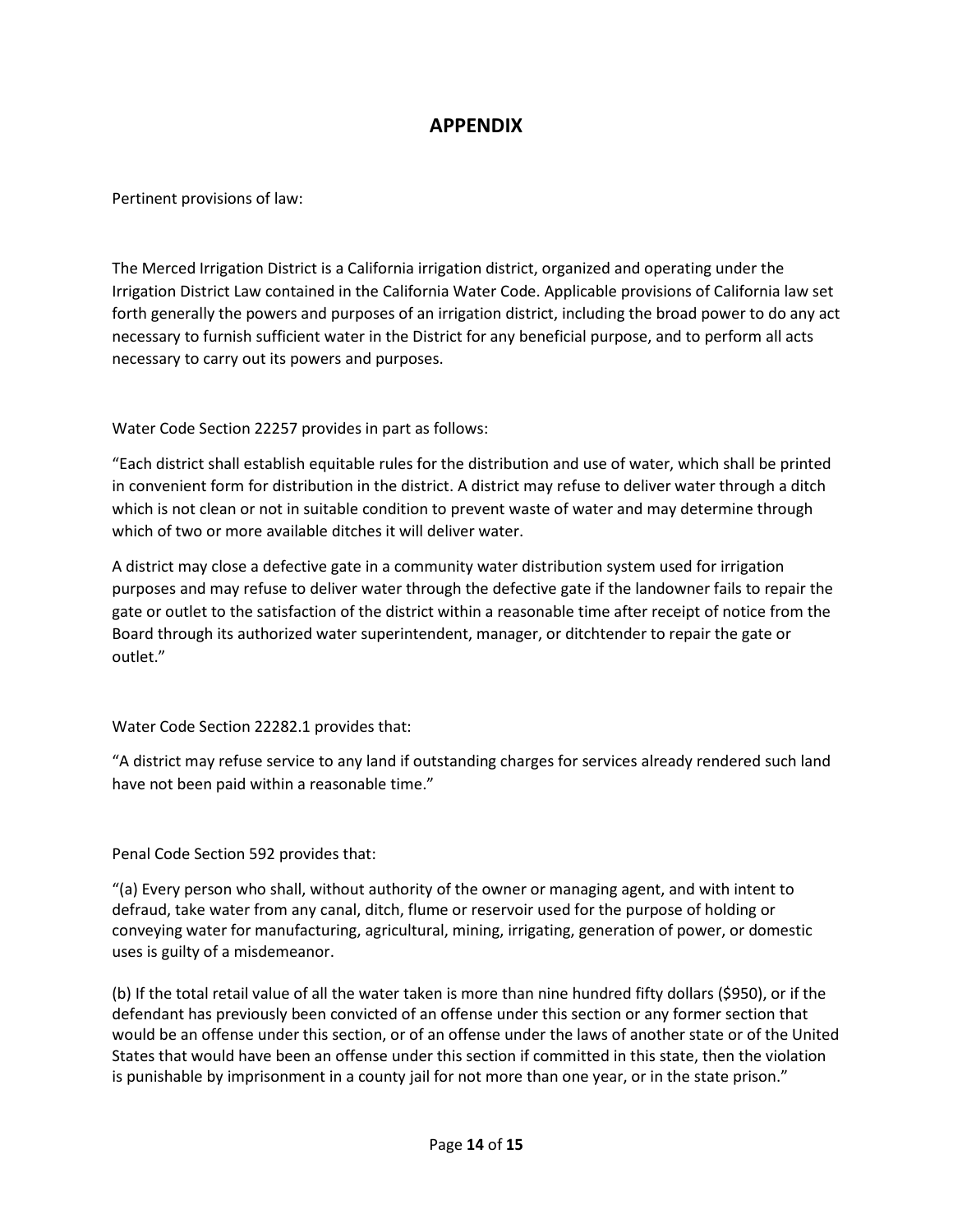#### Penal Code Section 607 provides that:

"Every person who willfully and maliciously cuts, breaks, injures, or destroys, or who, without the authority of the owner or managing agent, operates any gate or control of, any bridge, dam, canal, flume, aqueduct, levee, embankment, reservoir, or other structure erected to create hydraulic power, or to drain or reclaim any swamp, overflow, tide, or marsh land, or to store or conduct water for mining, manufacturing, reclamation, or agricultural purposes, or for the supply of the inhabitants of any city or town, or any embankment necessary to the same, or either of them, or willfully or maliciously makes, or causes to be made, any aperture or plows up the bottom or sides in the dam, canal, flume, aqueduct, reservoir, embankment, levee, or structure, with intent to injure or destroy the same; or draws up, cuts, or injures any piles fixed in the ground for the purpose of securing any sea bank, sea wall, dock, quay, jetty, or lock; or who, between the first day of October and the fifteenth day of April of each year, plows up or loosens the soil in the bed on the side of any natural water course, reclamation ditch, or drainage ditch, with an intent to destroy the same without removing the soil within 24 hours from the water course, reclamation ditch, or drainage ditch, or who, between the fifteenth day of April and the first day of October of each year, plows up or loosens the soil in the bed or on the sides of the natural water course, reclamation ditch, or drainage ditch, with an intent to destroy the same and does not remove therefrom the soil so plowed up or loosened before the first day of October next thereafter, is guilty of vandalism under Section 594. Nothing in this section shall be construed so as to in any manner prohibit any person from digging or removing soil from any water course, reclamation ditch, or drainage ditch for the purpose of mining."